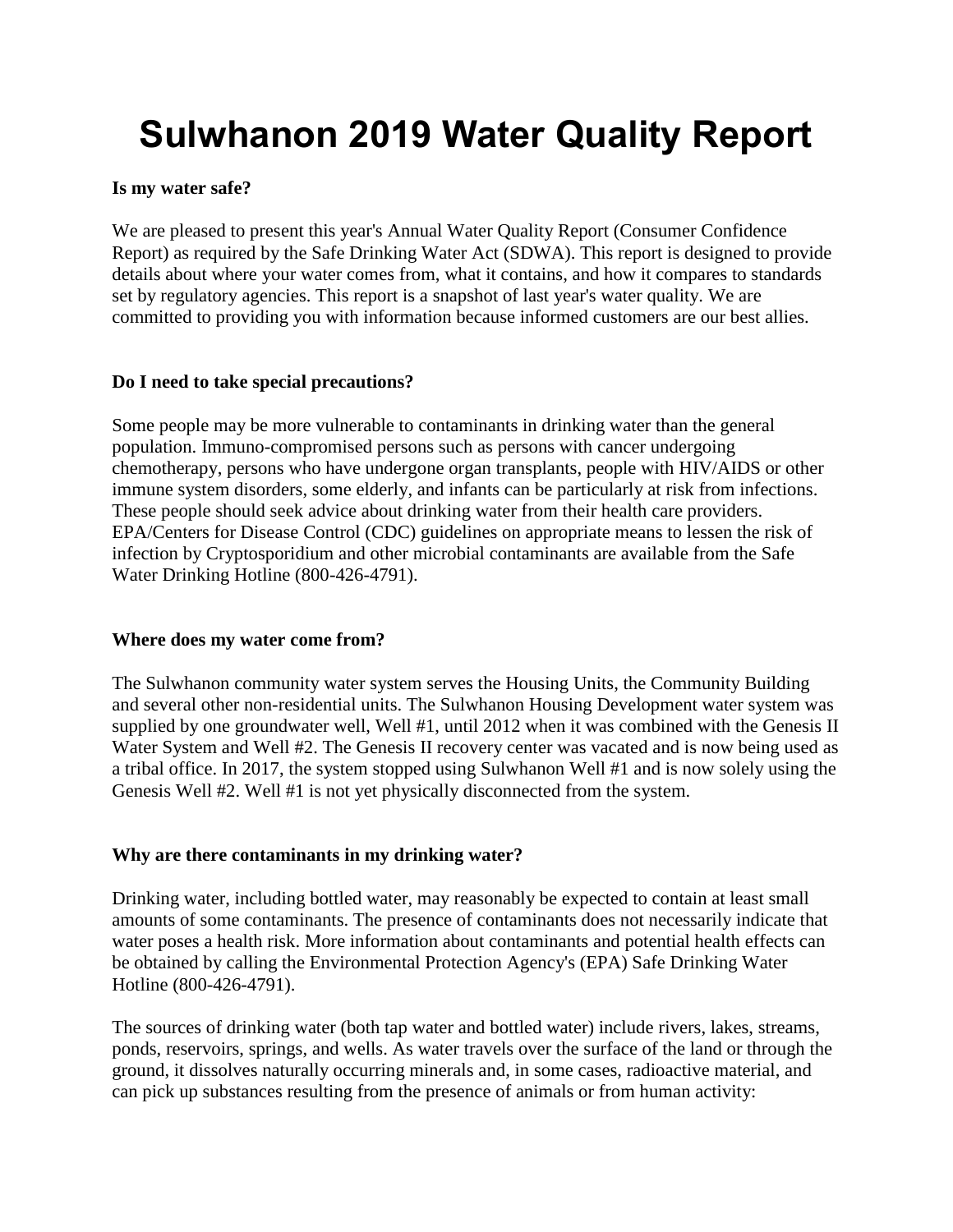microbial contaminants, such as viruses and bacteria, that may come from sewage treatment plants, septic systems, agricultural livestock operations, and wildlife; inorganic contaminants, such as salts and metals, which can be naturally occurring or result from urban stormwater runoff, industrial, or domestic wastewater discharges, oil and gas production, mining, or farming; pesticides and herbicides, which may come from a variety of sources such as agriculture, urban stormwater runoff, and residential uses; organic chemicals, including synthetic and volatile organic chemicals, which are by-products of industrial processes and petroleum production, and can also come from gas stations, urban stormwater runoff, and septic systems; and radioactive contaminants, which can be naturally occurring or be the result of oil and gas production and mining activities.

To ensure that tap water is safe to drink, EPA sets limits in the amount of contaminants allowed in drinking water. Food and Drug Administration (FDA) regulations establish limits for contaminants in bottled water which must provide the same protection for public health.

#### **Water Conservation Tips**

Did you know that the average U.S. household uses approximately 400 gallons of water per day or 100 gallons per person per day? Luckily, there are many low-cost and no-cost ways to conserve water. Small changes can make a big difference - try one today and soon it will become second nature.

- Take short showers a 5-minute shower uses 4 to 5 gallons of water compared to up to 50 gallons for a bath.
- Shut off water while brushing your teeth, washing your hair and shaving and save up to 500 gallons a month.
- Use a water-efficient showerhead. They're inexpensive, easy to install, and can save you up to 750 gallons a month.
- Run your clothes washer and dishwasher only when they are full. You can save up to 1,000 gallons a month.
- Water plants only when necessary.
- Fix leaky toilets and faucets. Faucet washers are inexpensive and take only a few minutes to replace. To check your toilet for a leak, place a few drops of food coloring in the tank and wait. If it seeps into the toilet bowl without flushing, you have a leak. Fixing it or replacing it with a new, more efficient model can save up to 1,000 gallons a month.
- Adjust sprinklers so only your lawn is watered. Apply water only as fast as the soil can absorb it and during the cooler parts of the day to reduce evaporation.
- Teach your kids about water conservation to ensure a future generation that uses water wisely. Make it a family effort to reduce next month's water bill!
- Visit [www.epa.gov/watersense](http://www.epa.gov/watersense) for more information.

#### **Cross Connection Control Survey**

The purpose of this survey is to determine whether a cross-connection may exist at your home or business. A cross connection is an unprotected or improper connection to a public water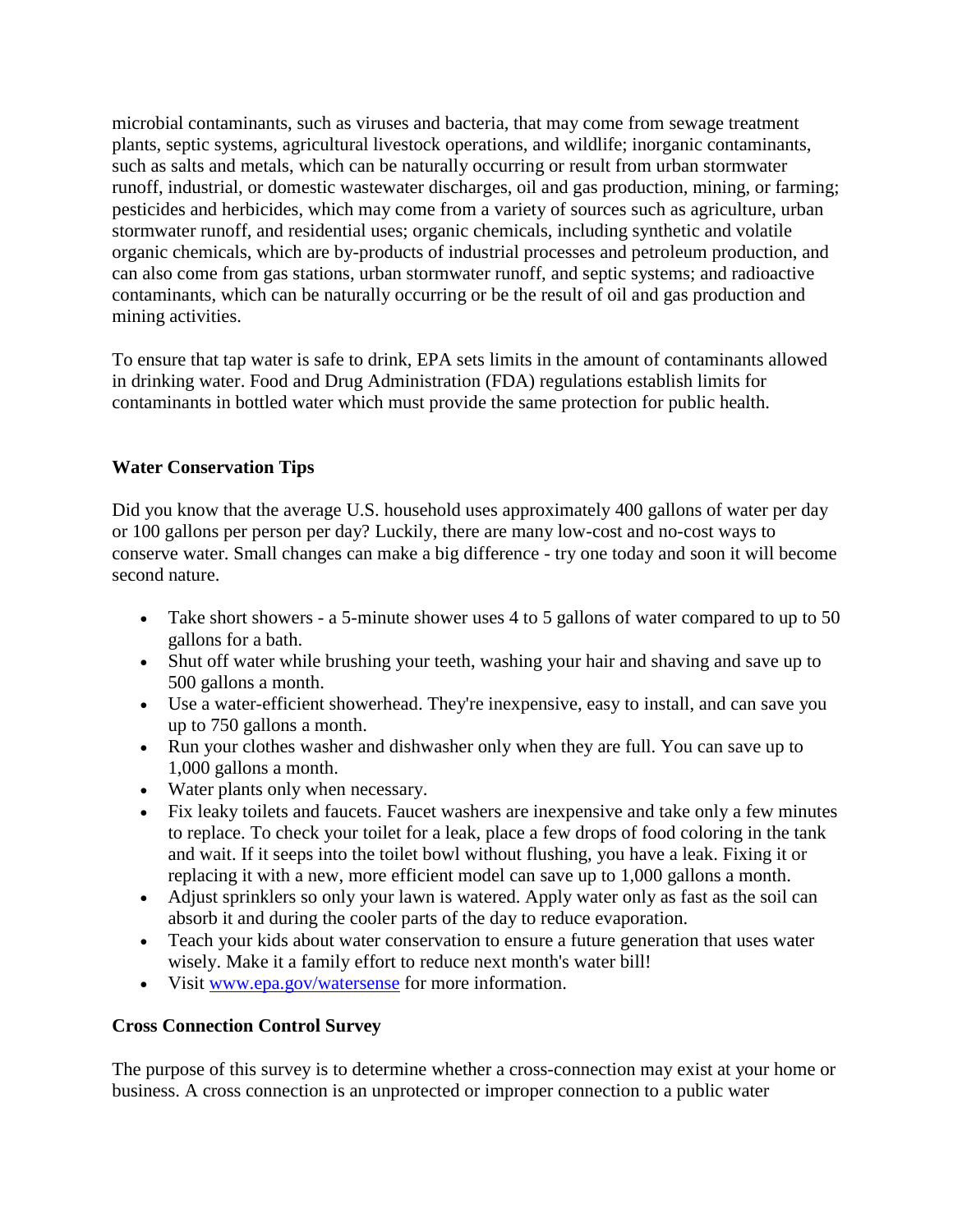distribution system that may cause contamination or pollution to enter the system. We are responsible for enforcing cross-connection control regulations and insuring that no contaminants can, under any flow conditions, enter the distribution system. If you have any of the devices listed below please contact us so that we can discuss the issue, and if needed, survey your connection and assist you in isolating it if that is necessary.

- Boiler/ Radiant heater (water heaters not included)
- Underground lawn sprinkler system
- Pool or hot tub (whirlpool tubs not included)
- Additional source(s) of water on the property
- Decorative pond
- Watering trough

#### **Source Water Protection Tips**

Protection of drinking water is everyone's responsibility. You can help protect your community's drinking water source in several ways:

- Eliminate excess use of lawn and garden fertilizers and pesticides they contain hazardous chemicals that can reach your drinking water source.
- Pick up after your pets.
- If you have your own septic system, properly maintain your system to reduce leaching to water sources or consider connecting to a public water system.
- Dispose of chemicals properly; take used motor oil to a recycling center.
- Volunteer in your community. Find a watershed or wellhead protection organization in your community and volunteer to help. If there are no active groups, consider starting one. Use EPA's Adopt Your Watershed to locate groups in your community, or visit the Watershed Information Network's How to Start a Watershed Team.
- Organize a storm drain stenciling project with your local government or water supplier. Stencil a message next to the street drain reminding people "Dump No Waste - Drains to River" or "Protect Your Water." Produce and distribute a flyer for households to remind residents that storm drains dump directly into your local water body.

#### **Additional Information for Lead**

If present, elevated levels of lead can cause serious health problems, especially for pregnant women and young children. Lead in drinking water is primarily from materials and components associated with service lines and home plumbing. Sulwhanon Water System is responsible for providing high quality drinking water but cannot control the variety of materials used in plumbing components. When your water has been sitting for several hours, you can minimize the potential for lead exposure by flushing your tap for 30 seconds to 2 minutes before using water for drinking or cooking. If you are concerned about lead in your water, you may wish to have your water tested. Information on lead in drinking water, testing methods, and steps you can take to minimize exposure is available from the Safe Drinking Water Hotline or at http://www.epa.gov/safewater/lead.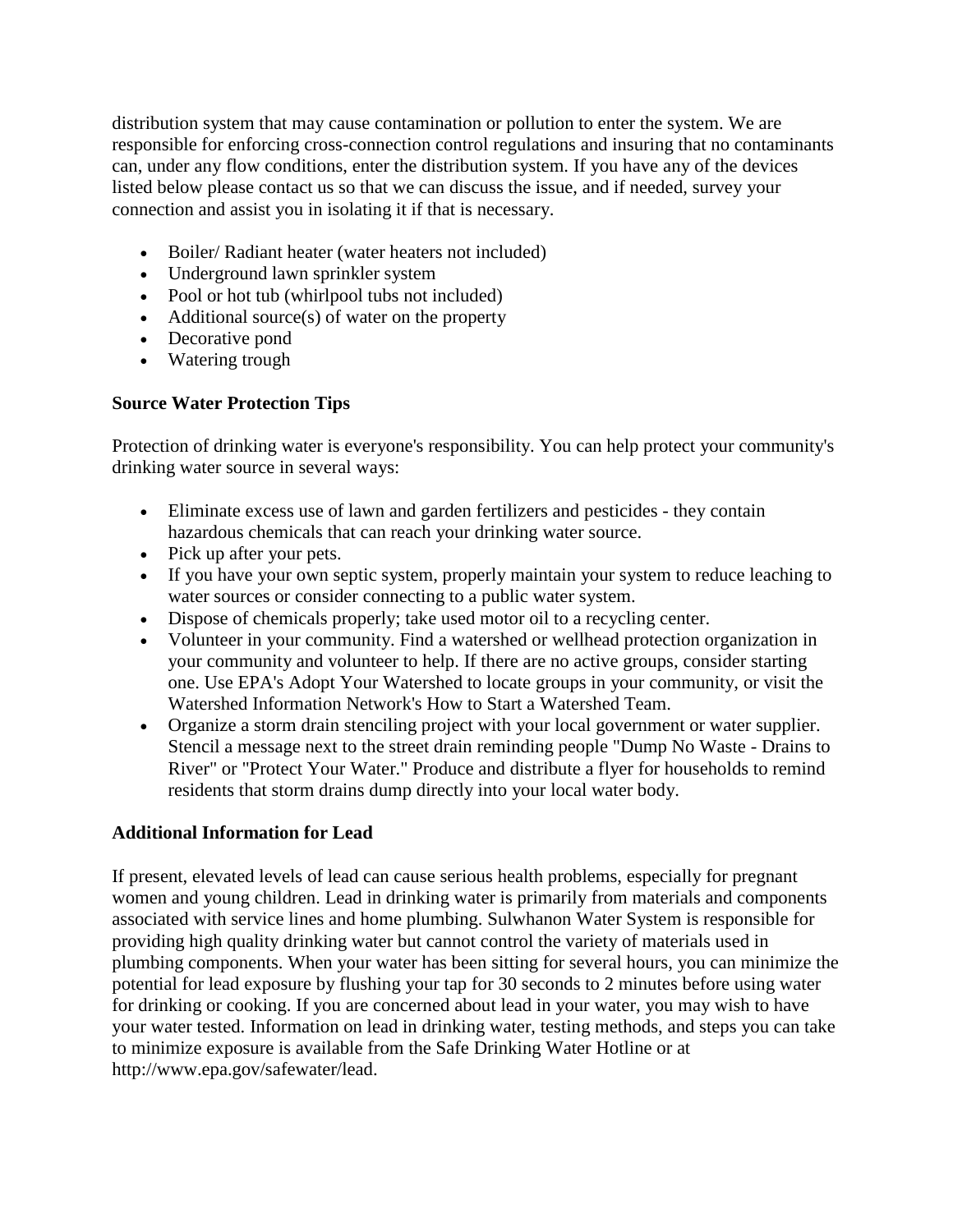#### **For more information please contact:**

Joe Bob, Utility Manager P.O. Box 157 Deming, WA 98244 360-389-1597 [JBob@nooksack-nsn.gov](mailto:JBob@nooksack-nsn.gov)

## **Water Quality Data Table**

To ensure tap water is safe to drink, EPA sets limits on contaminants in water provided by public water systems. The table below lists all drinking water contaminants detected during 2019. Although many more contaminants were tested, only those substances listed below were found in your water.

All sources of drinking water contain some naturally occurring contaminants. At low levels, these substances are generally not harmful in our drinking water. Removing all contaminants would be extremely expensive, and in most cases, would not provide increased protection of public health. A few naturally occurring minerals may improve the taste of drinking water and have nutritional value at low levels.

The EPA or the State requires us to monitor for certain contaminants less than once per year because the concentrations of these contaminants do not vary significantly from year to year, or the system is not considered vulnerable to this type of contamination. In the table below, you will find terms and abbreviations that might not be familiar to you.

| <b>Unit Descriptions</b> |                      |  |  |  |  |  |
|--------------------------|----------------------|--|--|--|--|--|
| Term                     | <b>Definition</b>    |  |  |  |  |  |
| mg/L                     | milligrams per liter |  |  |  |  |  |

| <b>Important Drinking Water Definitions</b> |                                                                                                                                                                                                |  |  |  |
|---------------------------------------------|------------------------------------------------------------------------------------------------------------------------------------------------------------------------------------------------|--|--|--|
| <b>Term</b>                                 | <b>Definition</b>                                                                                                                                                                              |  |  |  |
| <b>MCL</b>                                  | Maximum Contaminant Level: The highest level of a contaminant that is allowed in drinking water. MCLs are set as close to the MCLGs as feasible using the best available treatment technology. |  |  |  |
| TT                                          | Treatment Technique: A required process intended to reduce the level of a contaminant in drinking water.                                                                                       |  |  |  |
| AL                                          | Action Level: The concentration of a contaminant which, if exceeded, triggers treatment or other<br>requirements which a water system must follow.                                             |  |  |  |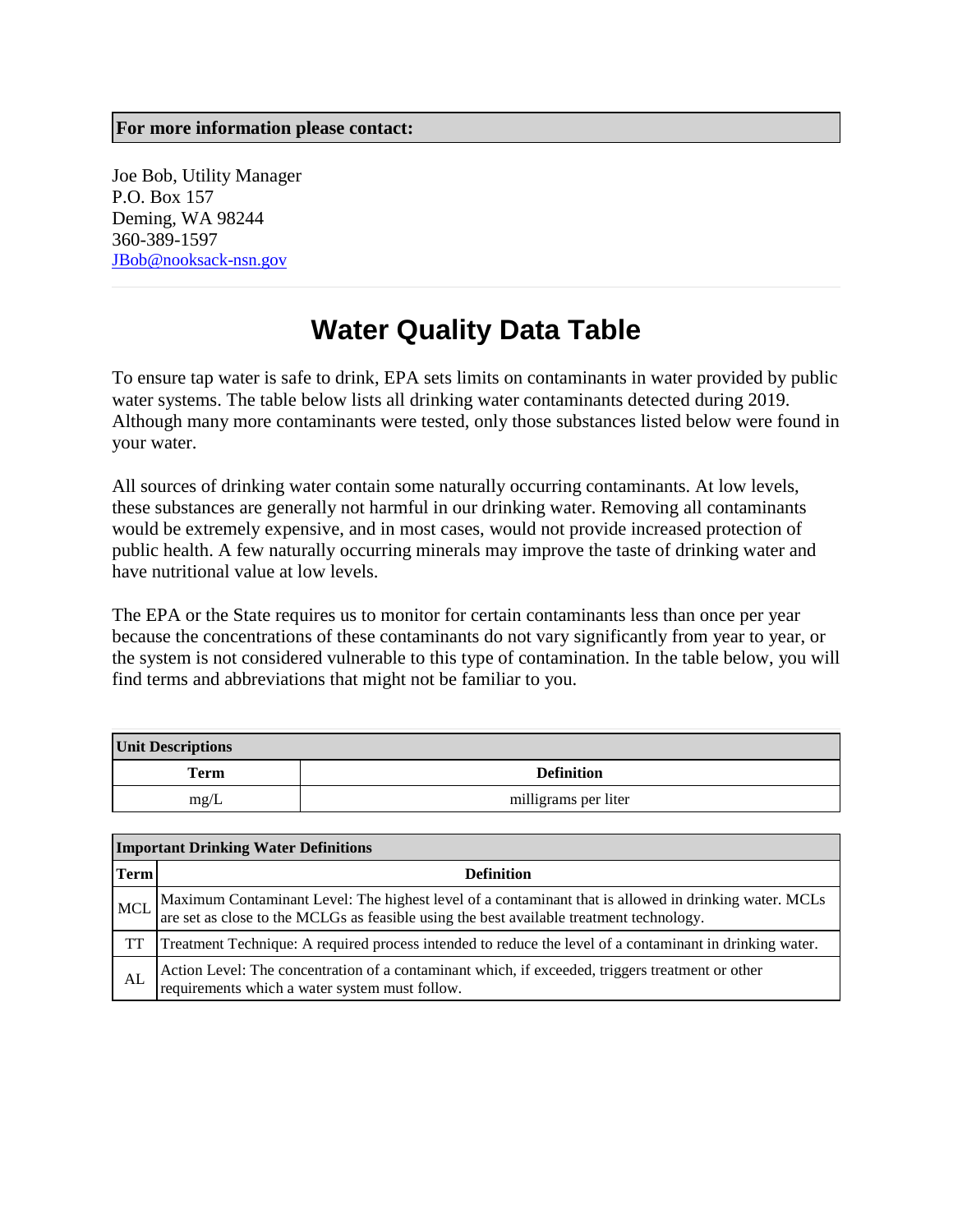### **2019 Regulated Contaminants Detected**

| <b>CONTAMINANT</b> | <b>SAMPLE</b><br><b>DATE</b> | <b>RESULT or</b><br><b>RANGE</b> | <b>AL</b> | <b>UNITS</b> | <b>CONTAMINANT DESCRIPTION</b>                                                                             |
|--------------------|------------------------------|----------------------------------|-----------|--------------|------------------------------------------------------------------------------------------------------------|
| LEAD               | 7/31/2019                    | $0.002 - 0.275$                  | 0.015     | MG/L         | Corrosion of household plumbing systems; Erosion of natural deposits.                                      |
| <b>COPPER</b>      | 7/31/2019                    | $0.034 - 1.16$                   | 1.3       | MG/L         | Erosion of natural deposits; Leaching from wood preservatives; Corrosion of<br>household plumbing systems. |

| <b>CONTAMINANT</b> | <b>SAMPLE</b><br><b>DATE</b> | <b>RESULT or</b><br><b>RANGE</b> | <b>MCL</b> | <b>UNITS</b> | <b>CONTAMINANT DESCRIPTION</b>                                                                  |
|--------------------|------------------------------|----------------------------------|------------|--------------|-------------------------------------------------------------------------------------------------|
| <b>NITRATE</b>     | 7/31/2019                    | 0.15                             | 10         | MG/L         | Runoff from fertilizer use; Leaching from septic tanks, sewage; Erosion of natural<br>deposits. |

#### **2019 Violations Table**

| <b>DRINKING WATER REGULATION</b>                                                                                                                  | <b>COMPLIANCE PERIOD</b> | <b>VIOLATION DESCRIPTION</b>                                                 |  |  |  |  |
|---------------------------------------------------------------------------------------------------------------------------------------------------|--------------------------|------------------------------------------------------------------------------|--|--|--|--|
| <b>Failure to Submit Corrosion Control</b>                                                                                                        |                          | We failed to submit a corrosion control plan/treatment on time. The Tribe    |  |  |  |  |
| Plan/Treatment                                                                                                                                    | 7/1/2019                 | and I.H.S. are currently developing an OCCT plan.                            |  |  |  |  |
|                                                                                                                                                   |                          | We failed to provide timely lead tap water results to consumers where it was |  |  |  |  |
| <b>Lead Consumer Notice</b>                                                                                                                       | 4/3/2019                 | tested. Violation was corrected 10/5/2018.                                   |  |  |  |  |
| Failure to Distribute Public Education                                                                                                            | 3/2/2019                 | We failed to distribute Public Education information                         |  |  |  |  |
| <b>Lead and Copper Rule (LCR)</b>                                                                                                                 |                          |                                                                              |  |  |  |  |
| LCR protects public health by minimizing lead and copper levels in drinking water, primarily by reducing water corrosivity. Lead and copper enter |                          |                                                                              |  |  |  |  |
| drinking water mainly from corrosion of lead and copper containing plumbing materials.                                                            |                          |                                                                              |  |  |  |  |
| <b>Ground Water Rule Source Sampling</b>                                                                                                          | 11/20/2019               |                                                                              |  |  |  |  |
| <b>Groundwater Rule Treatment Technique:</b>                                                                                                      |                          |                                                                              |  |  |  |  |
| <b>Failure to Correct Deficiencies</b>                                                                                                            | 2/10/2020-               | Improper storage tank overflow                                               |  |  |  |  |
| <b>Groundwater Rule Treatment Technique:</b>                                                                                                      |                          |                                                                              |  |  |  |  |
| <b>Failure to Correct Deficiencies</b>                                                                                                            | 2/10/2020-               | Septic system is within 100 feet of well                                     |  |  |  |  |
| <b>Groundwater Rule</b>                                                                                                                           |                          |                                                                              |  |  |  |  |
| The Ground Water Rule (GWR) improves drinking water quality and protects from disease-causing microorganisms and fecal contamination at water     |                          |                                                                              |  |  |  |  |
| systems. The GWR requires water systems at risk of contamination to take corrective action to reduce potential illness.                           |                          |                                                                              |  |  |  |  |
| Failure to Conduct Level 1 Assessment for                                                                                                         |                          |                                                                              |  |  |  |  |
| <b>Total Coliform</b>                                                                                                                             | 12/13/2019               | Assessment was conducted in early 2020 and violation resolved                |  |  |  |  |